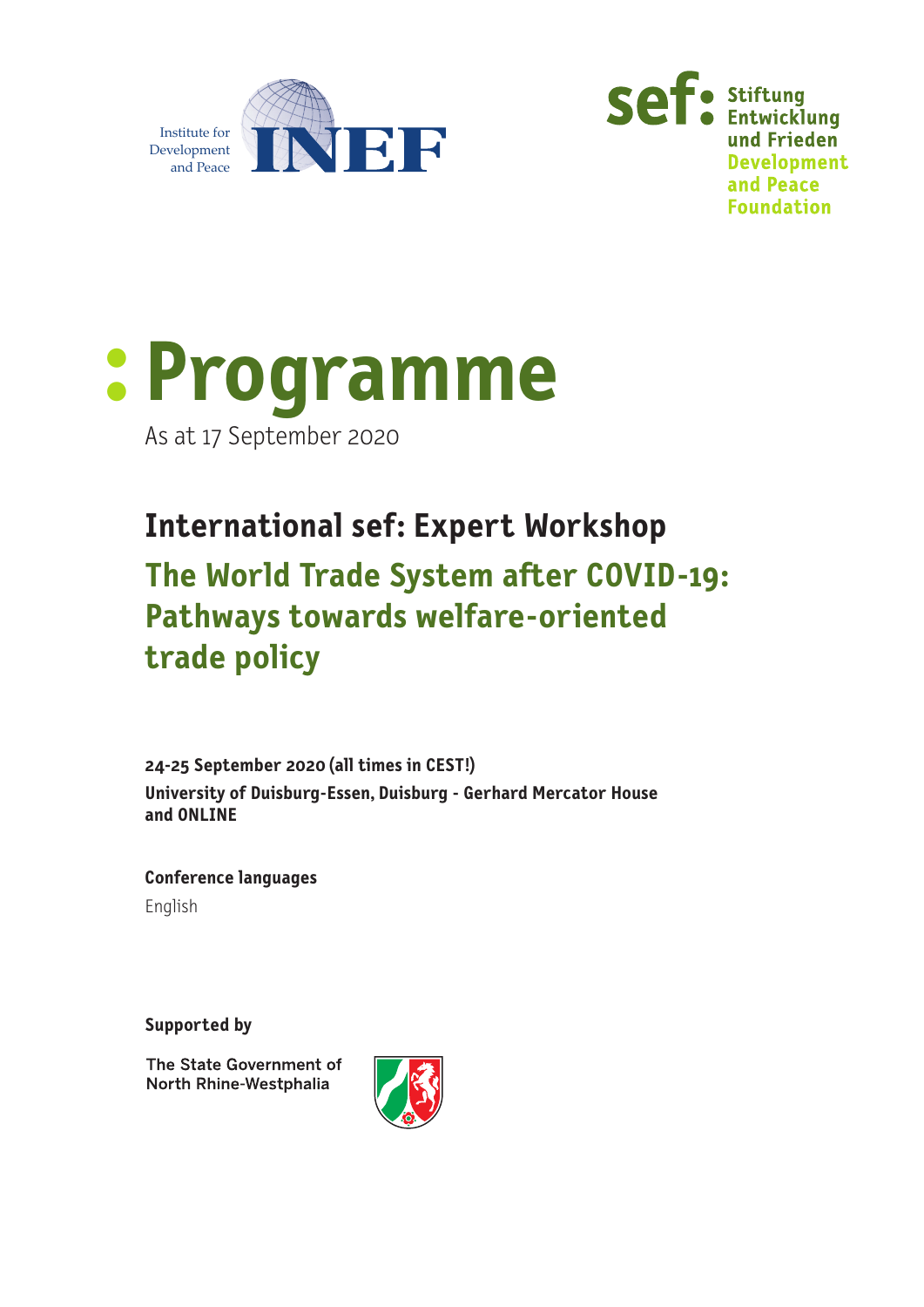#### **THE TOPIC**

The world trade system, with its core goal of continuous liberalisation of global trade, was already in deep crisis before the coronavirus pandemic. Key elements of this system, with the World Trade Organization (WTO) at its heart, risked being eroded by geopolitical power struggles and protectionist foreign trade strategies. With more regionalisation and bilateralisation of international trade relations, global agreements were becoming less significant. There was a lack of appropriate solutions to challenges such as the obstinately high level of global inequality, the ongoing destruction of vital natural resources, and the need to protect individuals from exploitation. The specific development concerns of weaker states and regions were often ignored.

And now COVID-19 has exposed a further weakness of global trade liberalisation: the crisis vulnerability of a world economy structured on a division of labour and global supply chains, with its resulting high level of mutual dependence. Factory closures in China at the start of the pandemic and massive restrictions on freight movements had tangible economic impacts worldwide early on. The collapse of markets has devastated entire supply chains. New export bans on critical goods – foods and pharmaceuticals, for example – undermine free trade, which had been adversely affected by factors such as market access restrictions and state aid-induced distortions of competition before the pandemic. The export of critical goods from countries that urgently need them themselves is also problematic. This particular dilemma can only be resolved through international cooperation.

Which lessons should be learned from the flaws that the coronavirus pandemic has exposed? What action is needed to make the world trade system more resilient and sustainable? Can the goal of trade liberalisation be replaced by a focus on welfare as the main purpose of trade? How can vulnerability in global supply chains be reduced? What might a cooperative system for the fair distribution of critical goods look like? Which stakeholders and alliances will play the key role in shaping the future world trade system?

At the International sef: Expert Workshop 2020, we will be discussing these questions with a select group of around 30 international experts from research, politics, business and civil society. Starting with an academic and political analysis, the aim is to identify strategies and stakeholders with the potential to help build a more sustainable global trade system that is focused on the common good.

On a practical note, as international travel may still be impossible or subject to restrictions when the Workshop is scheduled to take place, we are proceeding on the basis that only a smaller number of participants will be able to attend in person. For all other attendees, particularly experts from overseas, the Workshop will be run as an online event.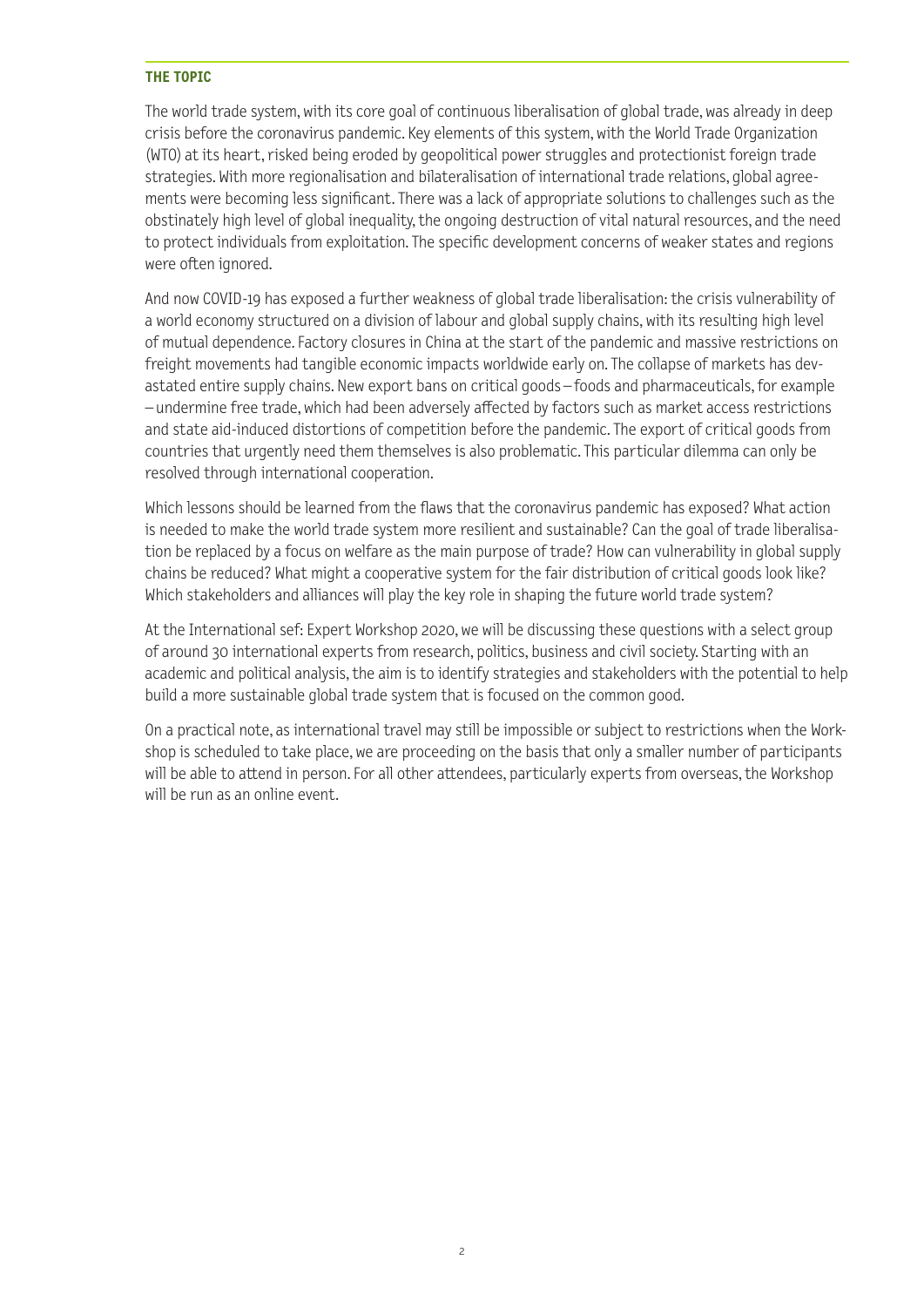# **: Thursday, 24 September 2020**

| 13.15 hrs | Registration and light refreshments                                                                                                                                                                       |
|-----------|-----------------------------------------------------------------------------------------------------------------------------------------------------------------------------------------------------------|
| 13.45 hrs | Welcome and introduction                                                                                                                                                                                  |
|           | Dr Michèle Roth<br>Executive Director<br>Development and Peace Foundation (sef.), Bonn                                                                                                                    |
|           | Dr Cornelia Ulbert<br>Executive Director<br>Institute for Development and Peace (INEF), University of Duisburg-Essen,<br>Member of the Executive Committee of the Development and Peace Foundation (sef.) |

#### **SESSION I**

## **COVID-19 OR THE PRELUDE TO WORLD TRADE SYSTEM RENEWAL?**

The COVID-19 pandemic has clearly exposed the weaknesses of the world trade system in its current form - the lack of solidarity among members, the poor resilience of global supply chains and the inability to provide essential goods, among other things. Given that the world trade system was in deep crisis even before COVID-19, it now seems to have eroded almost completely in some areas. Was it COVID-19 itself that caused the implosion of the world trade system? Or has the pandemic simply revealed the need for more international cooperation, including in trade? Viewed from diverse regional and stakeholder perspectives, which lessons should be learned from the crisis? And how can these lessons be collated in a meaningful way?

| 14.00 hrs | Input                                                                                                                                                                                         |
|-----------|-----------------------------------------------------------------------------------------------------------------------------------------------------------------------------------------------|
|           | Anabel González<br>Nonresident senior fellow<br>Peterson Institute for International Economics, Washington D.C.<br>Former minister of trade of Costa Rica                                     |
| 14.20 hrs | Comment from a regional perspective                                                                                                                                                           |
|           | <b>Andreas Machwirth</b><br>Director International Economic Relations and FDI<br>Ministry of Economic Affairs, Innovation, Digitalisation and Energy<br>of North Rhine-Westphalia, Dusseldorf |
| 14.30 hrs | Comment from a business perspective                                                                                                                                                           |
|           | <b>Thomas Panzer</b><br>SVP - Head Supply Chain Management, Pharmaceuticals Division<br>Bayer AG, Berlin                                                                                      |
| 14.40 hrs | Discussion                                                                                                                                                                                    |
|           | Chair<br>Dr Clara Brandi<br>Senior Researcher<br>DIE - German Development Institute, Bonn                                                                                                     |
| 15.30 hrs | Coffee break                                                                                                                                                                                  |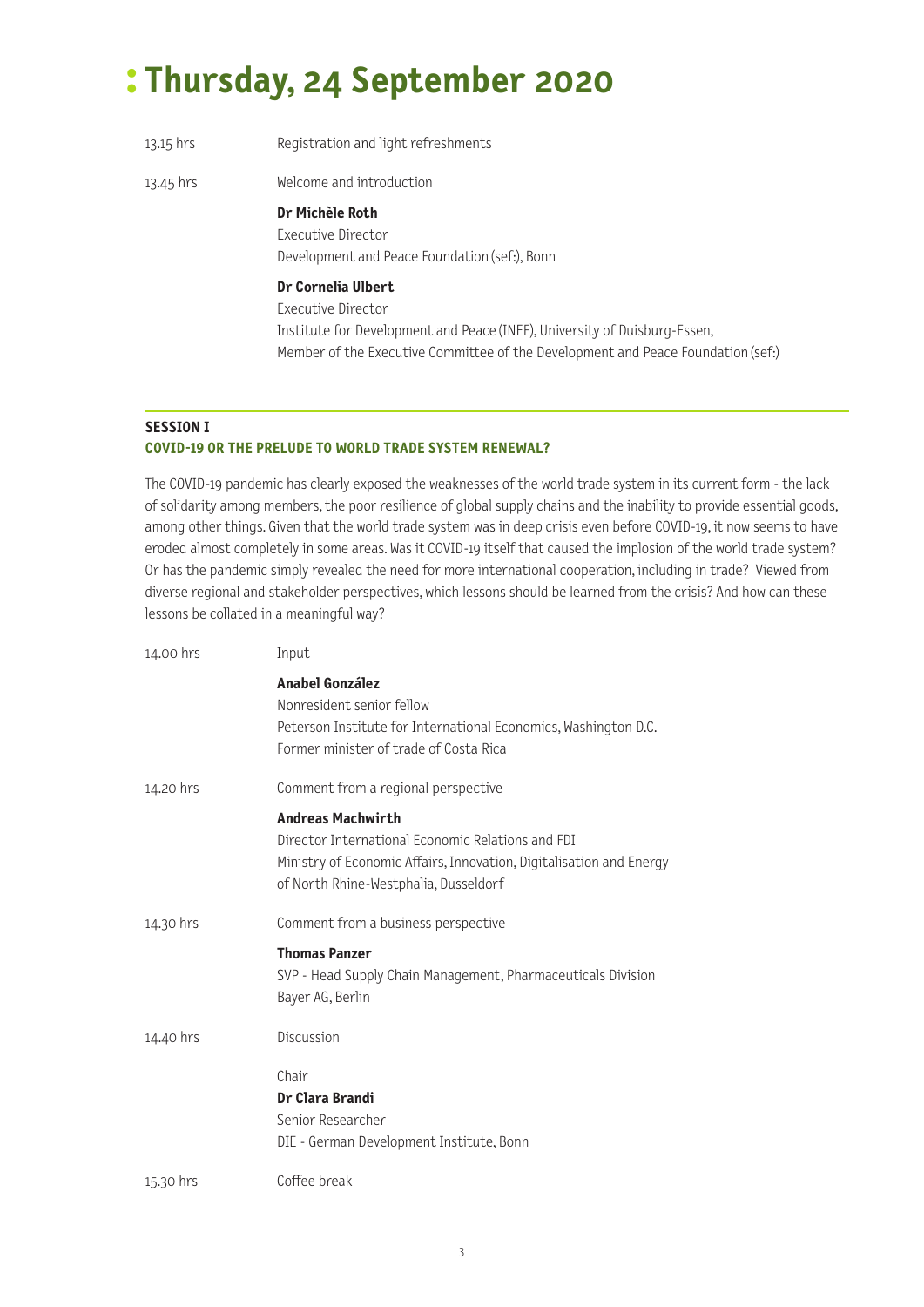### **SESSION II: AGENDA 2030 AND THE NORMATIVE REALIGNMENT OF WORLD TRADE**

The focus of world trade – and the economy more generally – on perpetual growth and profit maximisation has long been open to criticism. With the adoption of Agenda 2030, however, other measures of human development moved to the heart of political debate, with more significance attached to aspects such as welfare, sustainability, human rights and combating inequalities. Is this change in perspective reflected in world trade policy as well? Which criteria should guide efforts to align a future world trade system towards Agenda 2030? What can be done to ensure that more thought is given to the specific interests of developing countries? Which stakeholders have the potential to drive this reform, and in which forums? And what are the countervailing forces?

| 16.00 hrs | Roundtable                                                                                                                                                                           |
|-----------|--------------------------------------------------------------------------------------------------------------------------------------------------------------------------------------|
|           | Dr Koen Berden<br>Managing Director<br>Trade Impact BV, Rotterdam                                                                                                                    |
|           | <b>Professor Bernard Hoekman</b><br>Director, Global Economics at the Robert Schuman Centre for Advanced Studies<br>European University Institute in Florence                        |
|           | Aileen Kwa<br>Coordinator of the Trade for Development Programme<br>South Centre, Geneva                                                                                             |
| 16.45 hrs | Discussion                                                                                                                                                                           |
|           | Chair<br>Dr Clara Weinhardt<br>Assistant Professor in International Relations at Maastricht University<br>Non-Resident Fellow at the Global Public Policy Institute (GPPi) in Berlin |
| 17.45 hrs | End of Day 1                                                                                                                                                                         |
| 18.00 hrs | Group dinner                                                                                                                                                                         |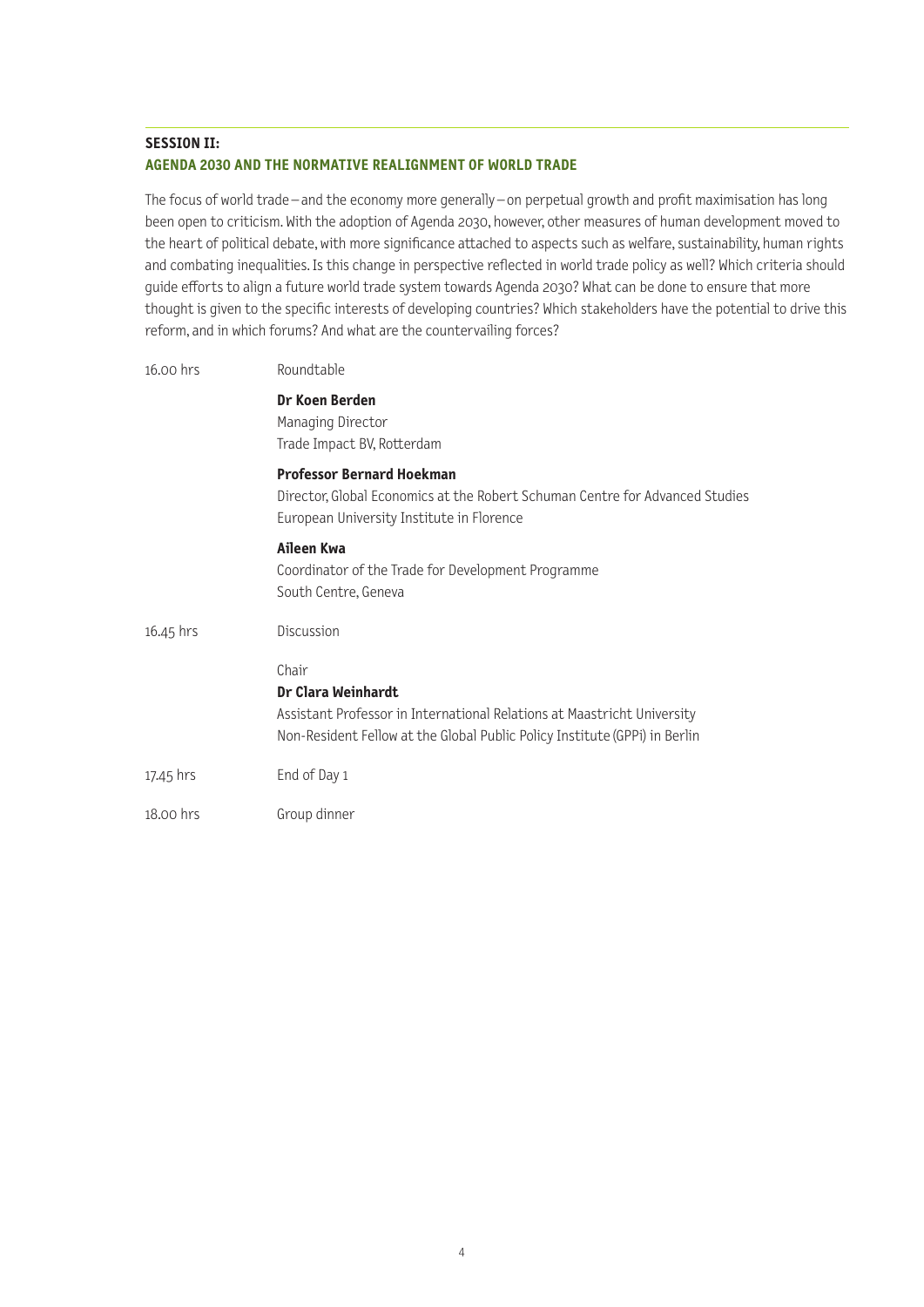# **: Friday, 25 September 2020**

09.00 hrs Welcome coffee

#### **SESSION III THE GLOBAL DIVISION OF LABOUR – REDUCING RISKS ALONG PRODUCTION CHAINS**

The coronavirus pandemic has clearly exposed the vulnerability of global supply chains. At least two trends can be observed. Firstly, production lines were disrupted when factory closures or freight transport issues prevented suppliers from delivering production inputs. Secondly, due to a sharp downturn in demand, businesses have cancelled many of their contracts: this is particularly noticeable in the garment industry, for example. This has already had catastrophic consequences for millions of workers and could mean that many of them face unemployment in the longer term. How are businesses responding to this challenge? Are we seeing a shift away from the outsourcing of production? How can global supply chains become more resilient to crises? And what can be done to protect the weakest links in the supply chains more effectively? How can binding corporate human rights commitments help in a crisis like this? Which stakeholders need to work together to build resilience in the global division of labour, and which legal frameworks (particularly in trade law) need to be in place?

| 09.15 hrs   | Roundtable                                                                                                                        |
|-------------|-----------------------------------------------------------------------------------------------------------------------------------|
|             | Dr Nazneen Ahmed<br>Senior Research Fellow<br>Bangladesh Institute of Development Studies (BIDS), Dhaka                           |
|             | Dr Christian Haller<br>Manager Corporate Responsibility<br>ALDI Nord, Essen                                                       |
|             | <b>Eva-Maria Reinwald</b><br>Promoter for Business and Human Rights<br>SÜDWIND Institute for Economy and Ecumenism, Bonn/Siegburg |
|             | Lena Schweighöfer<br>Specialist Corporate Responsibility<br>ALDI Nord, Essen                                                      |
| 9.45 hrs    | Discussion                                                                                                                        |
|             | Chair                                                                                                                             |
|             | <b>Dr Christian Scheper</b><br>Senior Researcher<br>Institute for Development and Peace (INEF), University of Duisburg-Essen      |
| $10.45$ hrs | Coffee break                                                                                                                      |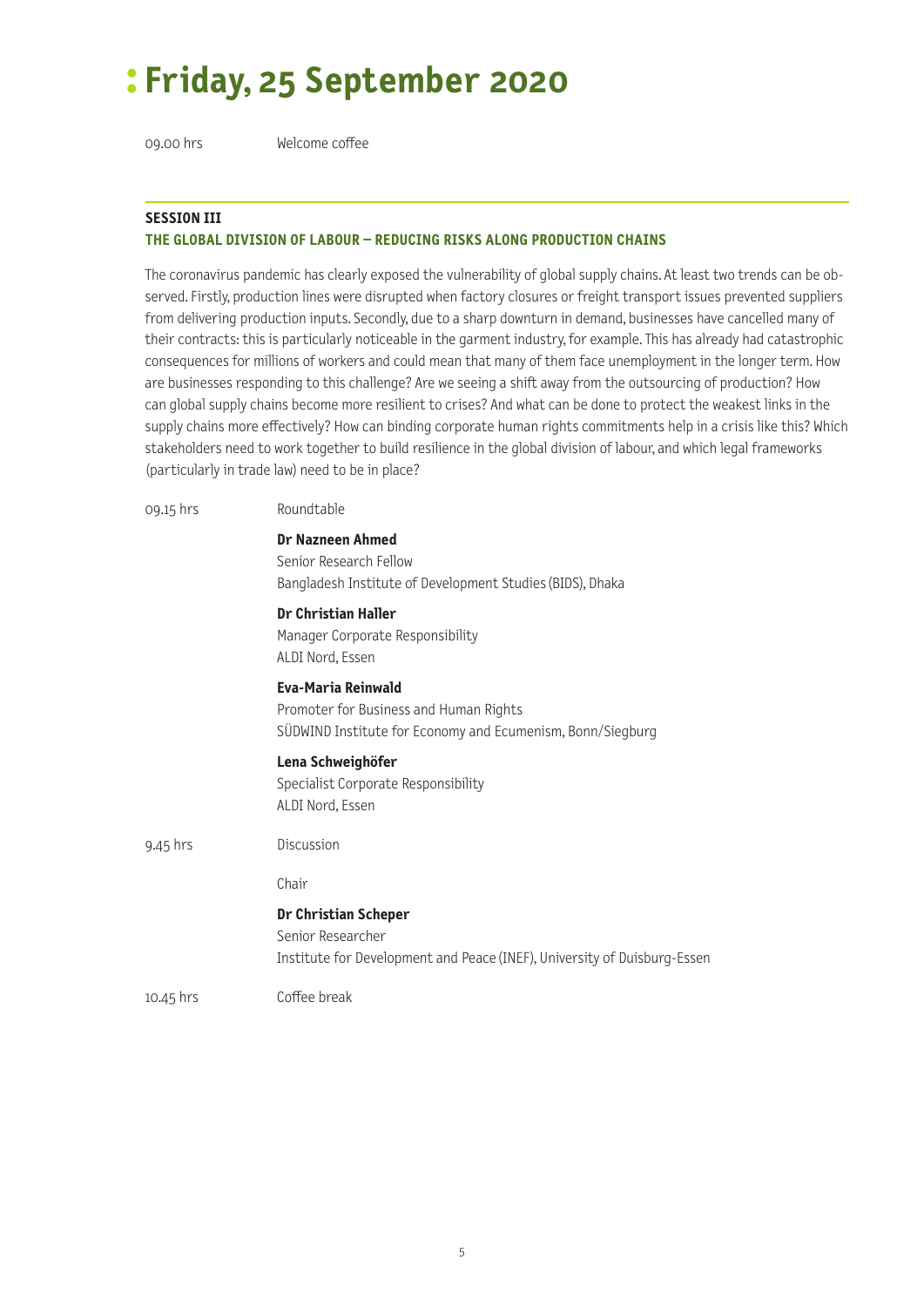#### **SESSION IV: RULES FOR THE SUPPLY OF CRITICAL PRODUCTS – A TASK FOR THE INTERNATIONAL COMMUNITY**

The relationship between business and workers is one of mutual dependence, manifested in international supply chains. There is interdependence, too, between states (and societies), mainly evident in the outsourcing of entire industries. Already before the coronavirus crisis, standard drugs and vaccines were affected by supply issues even in highly developed countries. At the peak of the pandemic, we saw sometimes virulent competition between countries over access to essential medical protective equipment or a possible future vaccine. The question for the future is how worldwide access to vital goods and resources can be safeguarded – and which particular measures are required in times of crisis. What does this mean for the governance of world trade? And how might the World Trade Organization contribute, through crisis management mechanisms, to safeguarding this access for all countries in future, irrespective of their economic power?

| 11.15 hrs | Inputs and Roundtable                                                                                                                                                |
|-----------|----------------------------------------------------------------------------------------------------------------------------------------------------------------------|
|           | <b>Willy Alfaro</b><br>Director, Trade Policies Review Division<br>World Trade Organization (WTO), Geneva                                                            |
|           | Thiru Balasubramaniam<br>Geneva Representative<br>Knowledge Ecology International (KEI)                                                                              |
|           | <b>Professor Simon J. Evenett</b><br>Professor of International Trade and Economic Development<br>University of St. Gallen,<br>Coordinator of the Global Trade Alert |
| 12.00 hrs | Discussion                                                                                                                                                           |
|           | Chair<br>Dr Claudia Schmucker<br>Head, Globalization and World Economy Programme<br>German Council on Foreign Relations (DGAP), Berlin                               |
| 12.45 hrs | Light lunch                                                                                                                                                          |